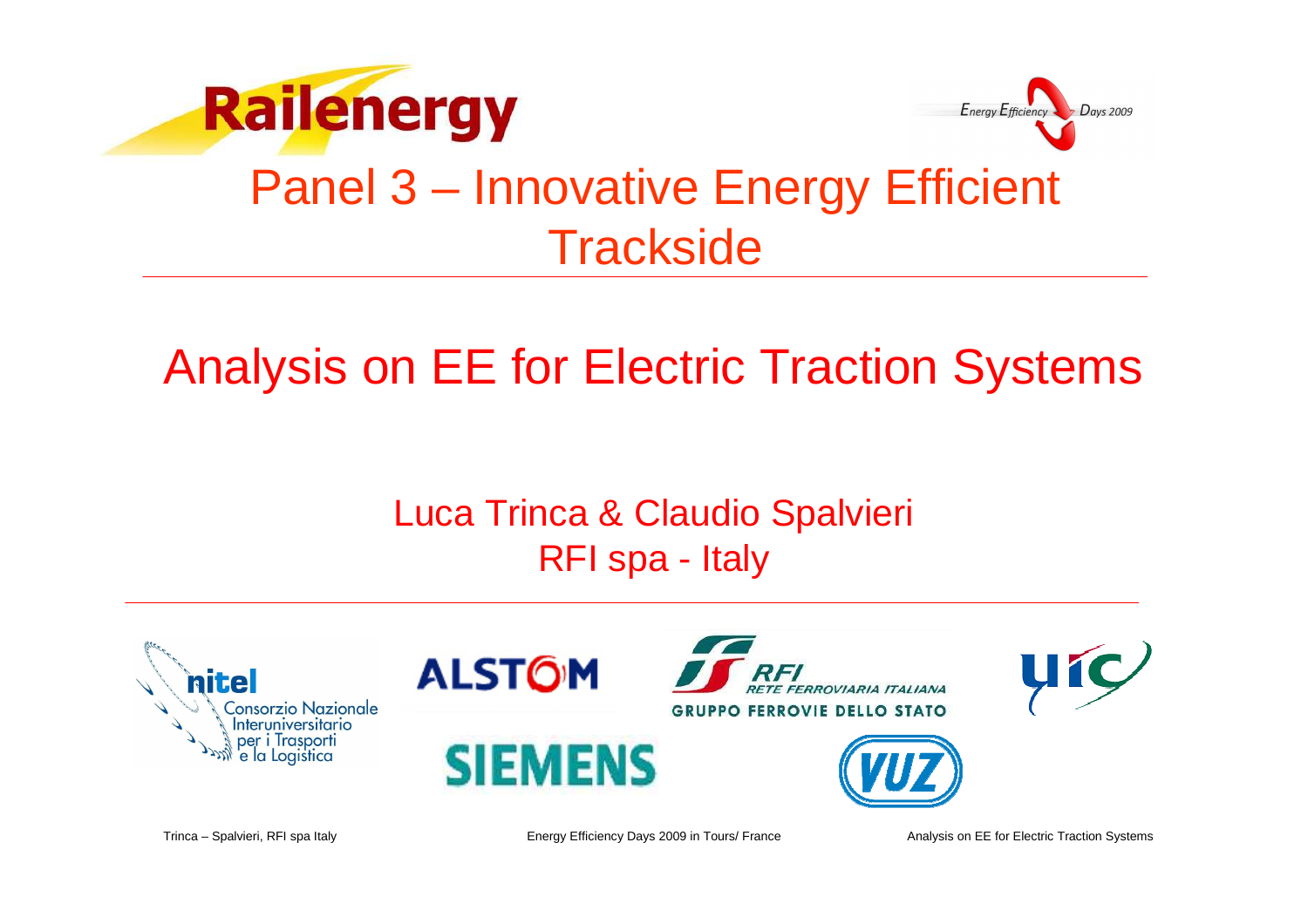



### SP3 TRACKSIDE : Scope & Objectives

**SP3 "Track side" focuses on the Energy Efficiency in fixed installation due to reduce the of losses in the distribution system (ESS, OCL, …)**





Mathematical models and software simulations

#### Development of components and devices

Trinca – Spalvieri, RFI spa Italy

Energy Efficiency Days 2009 in Tours/ France

Analysis on EE for Electric Traction Systems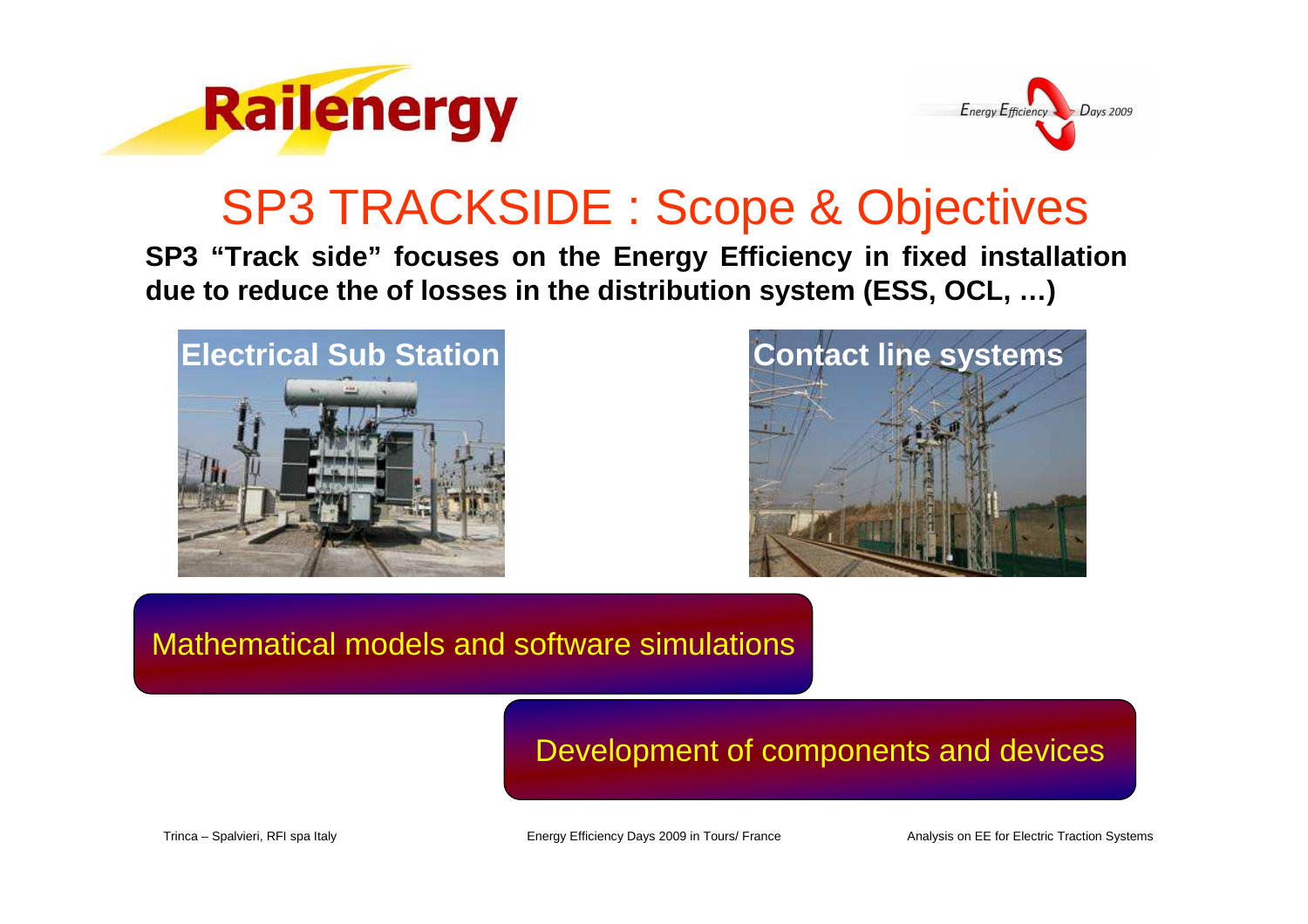



# Activities performed & Status

 Mathematical analysis, quantification, measures and tests of the present energy efficiencies







o New components, techniques with the same pantograph voltage



 $\bigcirc$  New components, techniques even changing the pantograph voltage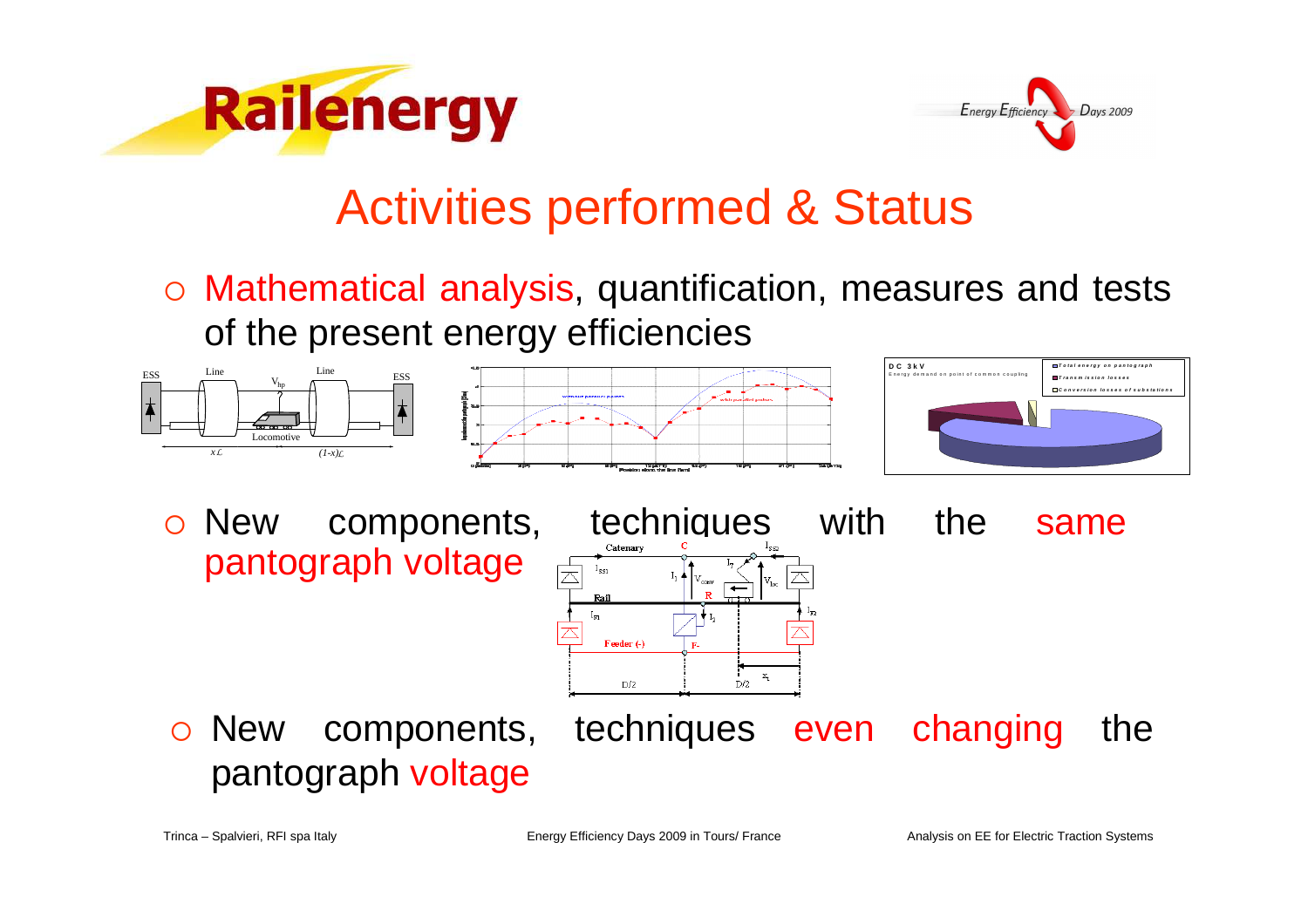



### Results Achieved - 1

- o Complete set of energy models for conventional and innovative railways power infrastructure systems
- Simulations of different models as basis for the most promising solutions
- o Provision of Data required by other Railenergy partners
- o Tests and validation of the models & simulation on real track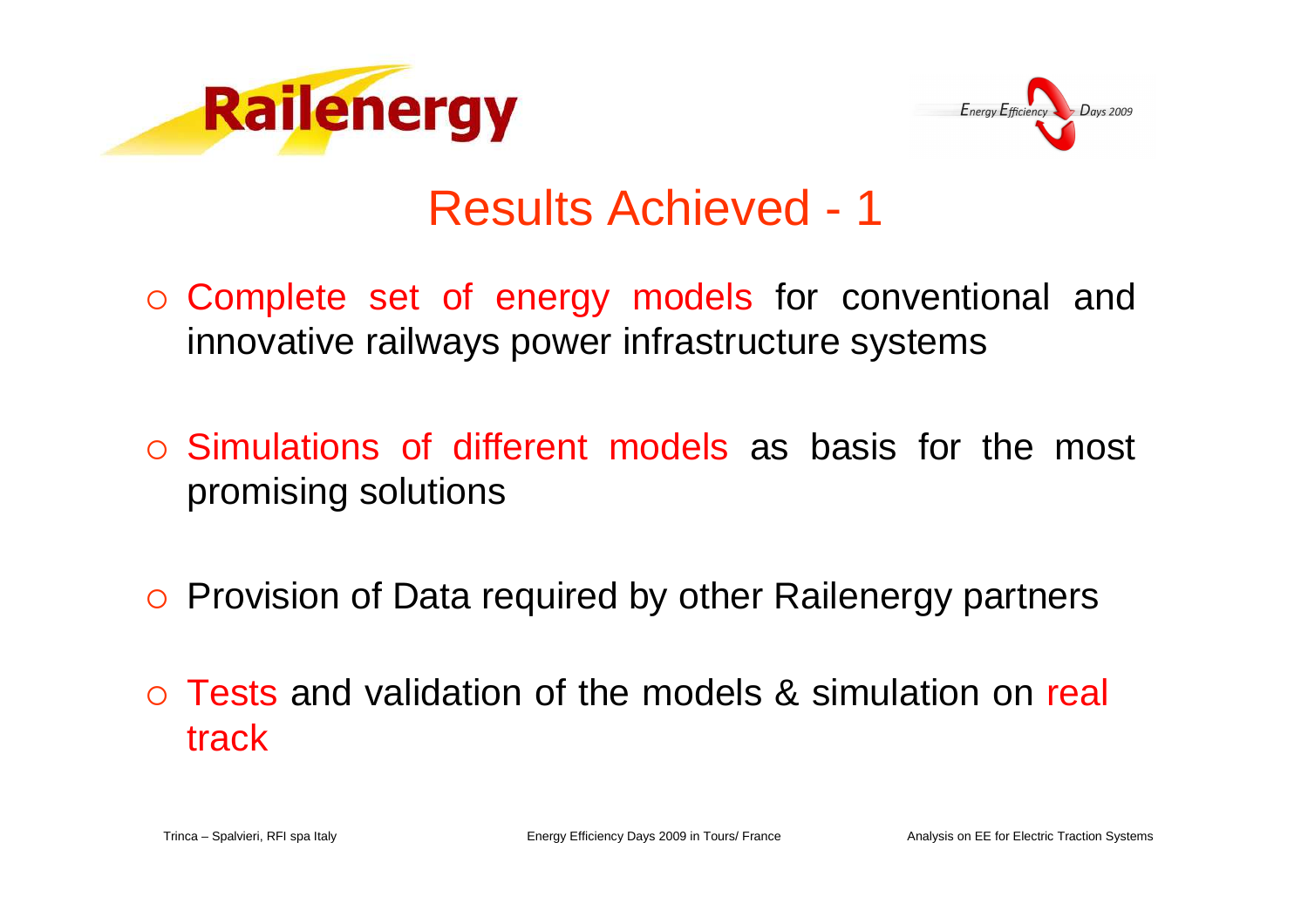



### Results Achieved - 2

- o Technical specification (design and prototyping) of the different technologies and devices such as DC recovery ESS, 2x1.5 kV feeding system, asymmetric systems
- Joined technical report about innovative (highly loaded) overhead contact lines
- o Specification, taken from simulation, for new feeding architectures for AC and DC traction systems